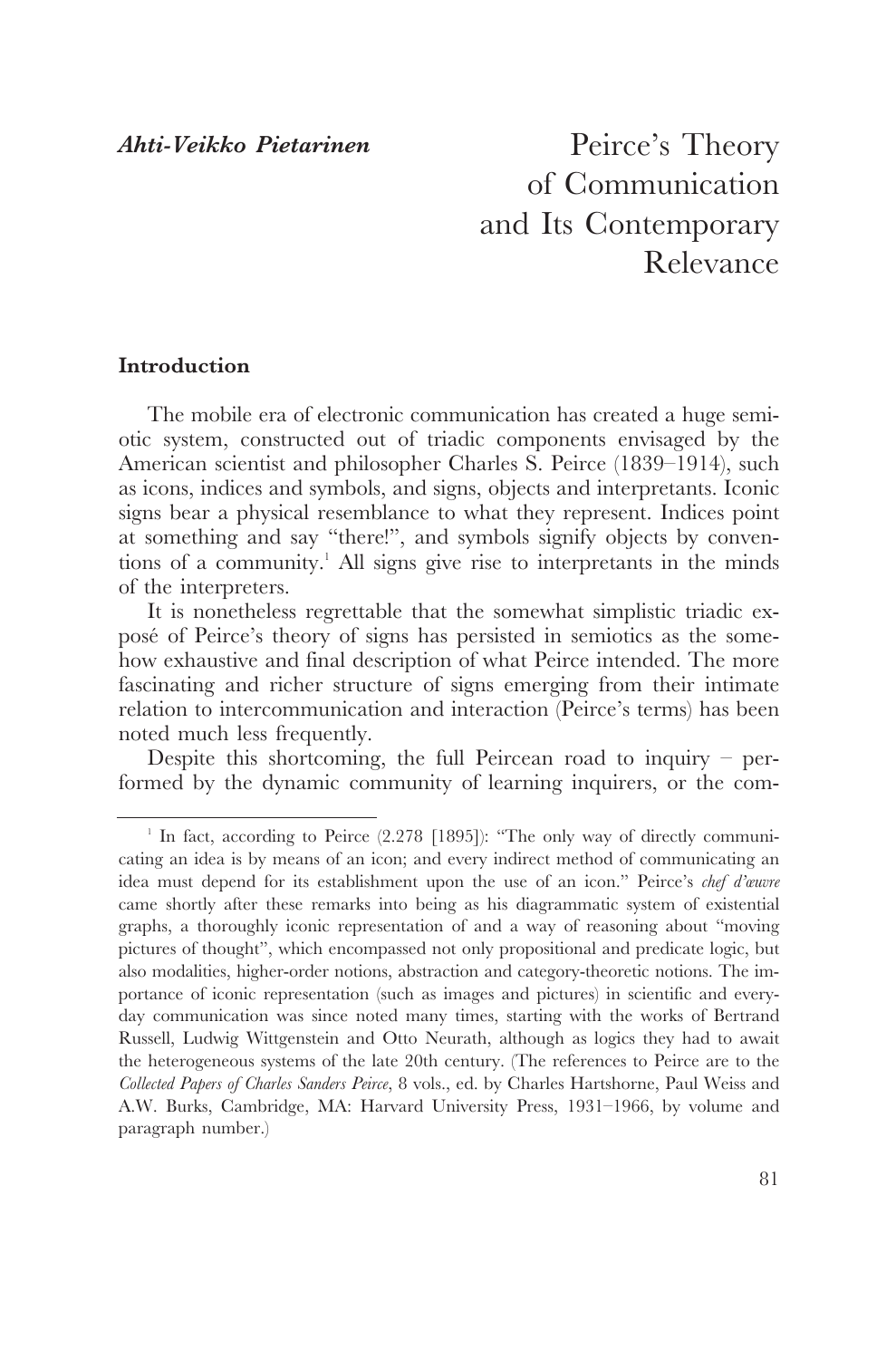munity of quasi-minds consisting of the liquid in a number of interconnected bottles, or the scientific communities of the users of the data that is being provided by Nature or the vastly mounting electronic sources – reflects the contemporary weight put on all kinds of multi-agent systems in computation. However, the weight ought still to be amplified by incorporating the Peircean idea of communication as a dialogue between the interlocutors of a general nature of a mind who are putting forward signs, into the richer semiotic picture emerging from a truly transdisciplinary multi-agent research. The agents are not only abstract communicators but also signs, and thus also minds and in a bona fide relation with objects. As some signs are in a sense phenomenal they are suitable for framing the electronic communication of machine-like quasi-minds. What the correlates of Peirce's concepts of representamen (a sign put forward by the Utterer), interpretant (what the sign determines within the mind of the Interpreter), and various subspecies of interpretant (e.g. the intentional, effectual and communicational ones) in the context of contemporary media-driven communication and learning are, is something that needs to be sought for in the general amalgamation of Peirce's sign-theoretic triadism and the communicational and action-theoretic dyadism. This is yet to be accomplished. Its importance can be seen, for instance, from the perspective of Peirce's unexpected late idea of the *commens* as the locus where the thoughts of all minds participated in the creation of the common ground meet.

The formation of common ground by continuous communication and interaction reflects the computational desire to furnish multi-agent systems with properties that would enable them to entertain appropriate interoperation. Thus the initiatives of semantic and pragmatic webs receive increased semiotic motivation, as soon as they are adjoined with an understanding of Peirce's theory of communication. Above all, the phrase "medium of communication" was taken by Peirce to illustrate a broader notion than just the noun "sign", namely a species of Thirdness, a category of mediation, synthetic consciousness, prediction of the future courses of events, continuity, learning, growth.

## **The Rationale and the Goal of the Present Paper**

In evaluating what is going on in the interplay between technological growth and philosophy, one fruitful approach is to try to draw focal parallels and to do comparisons between the notions used in both fields, rather than to seek some overarching philosophical foundation for some particular set of technological innovations wedding them in one fell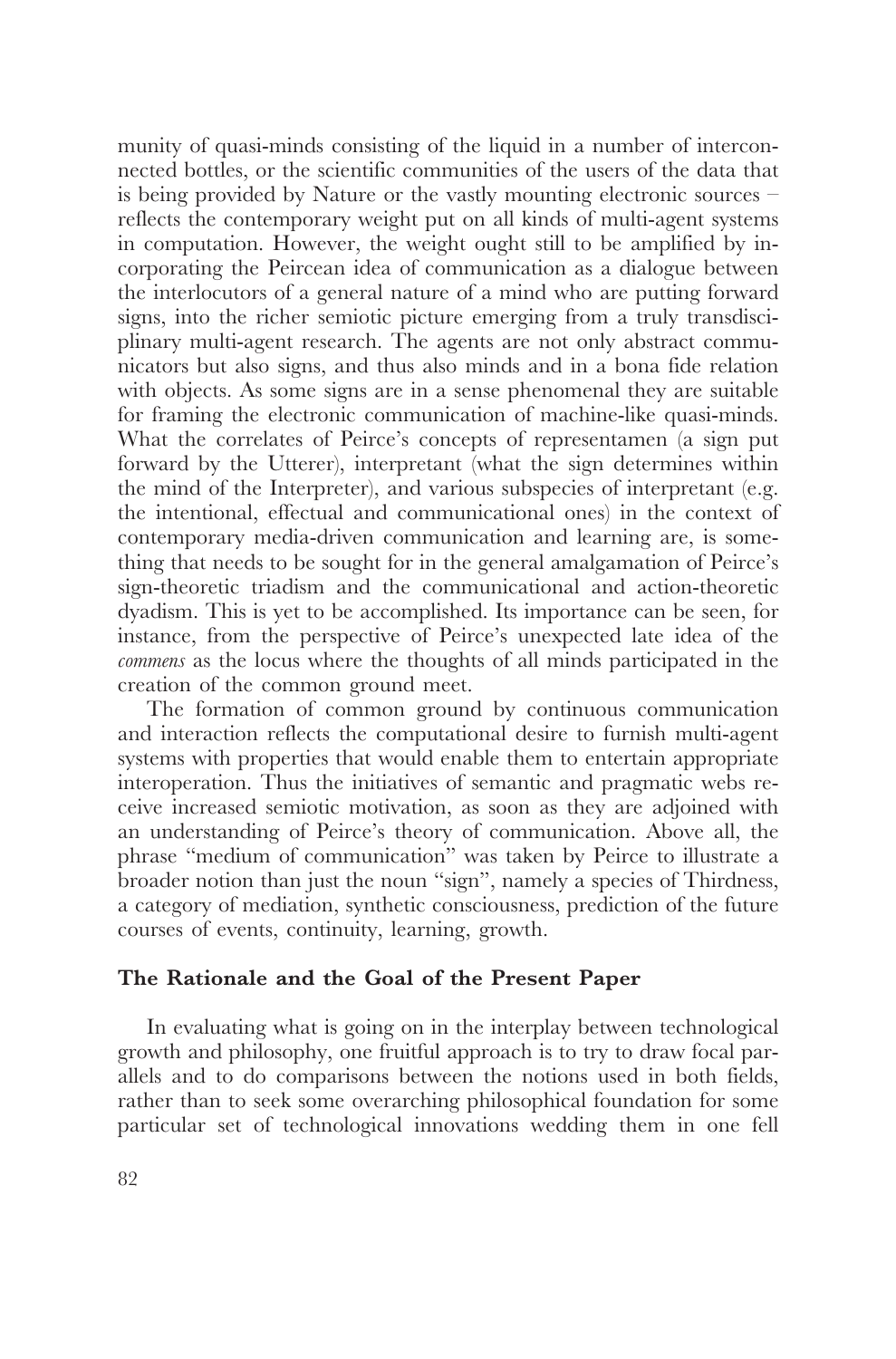swoop. One reason for this is that technological advancements have often been made, and sometimes rightfully so, completely in ignorance of philosophical problems. But in doing so, these developments have invented as well as reinvented concepts that have already been far and wide in philosophy. In some cases philosophical terminology has just been hijacked by hackers. Such is the case with the all-pervading use of the concept of ontology in computer science, which has hardly anything to do with its metaphysical homograph. In web technology, there is no single ontology, but a library of "possible modes of being". It is up to the users to make queries and pick relevant ontologies that would work as shared formal specifications of the conceptualisations of what there is. Ontologies tend to reflect interpretations of terms of logical or representational languages, and in that way are dependent on the universes of discourse, or more precisely, on those universes that are in some sense common and shared between the agents who operate on them. There are no self-sustaining substances in user-independent reality.

In the long run, we may witness a convergence of at least some subset of such concepts and vocabulary. For instance, this is likely to happen due to the recently emerged paradigms that aim at new approaches to the organisation, acquisition and evolution of data contained in the web, namely the programmes of the "semantic" and "pragmatic" webs. The aim that has been announced quite openly is that these systems are, or will be, built upon the sign-theoretic principles of pragmatic or pragmaticist philosophy, most notably upon those that Peirce is claimed to have envisioned.

I want to know why. My purpose here is thus to concentrate on two interrelated issues. First, the aim is to understand, not the overall and certainly very complex pragmaticist and sign-theoretic philosophy of Peirce's, but rather what is going on in his highly interesting concept and theory of communication. Of course, this theory cannot be severed from other parts of Peirce's thinking, such as his doctrine of categories, pragmaticism, and sign-theoretic and logical semeiotics. But as I hope it will turn out, its essentials can be understood without overkill from Peirce's phenomenology ("phaneroscopy"), metaphysics, or the later theory of signs.

Second, the purpose is to assess the relevance of Peirce's theory of communication to some of the emerging contemporary issues in computer science, web technology, and the overall modern era of communicating systems. I have no interest in presenting details of these innovations; I hope that many of them will be familiar. As it turns out, a number of technological and computational innovations will have prob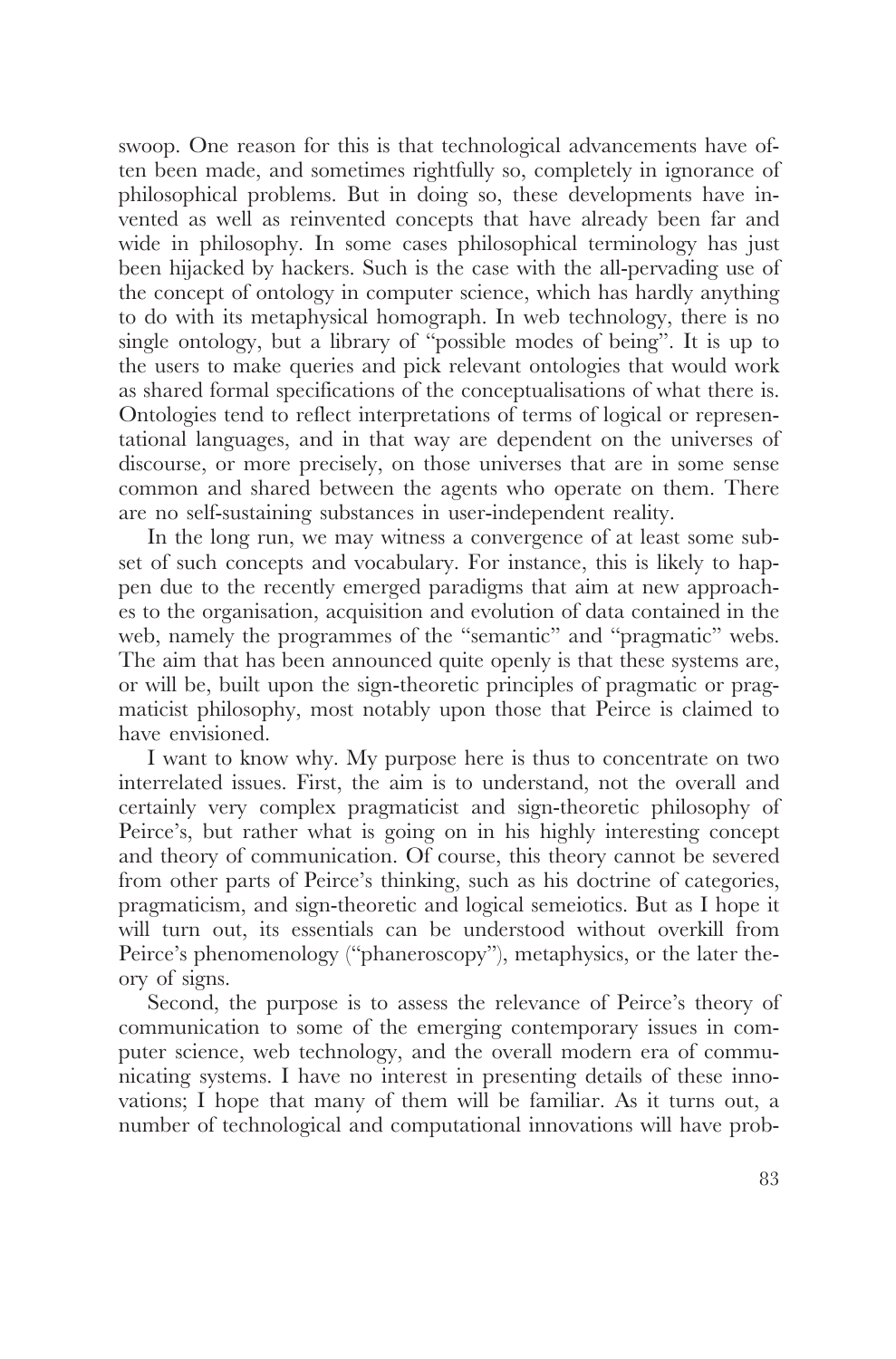ing contacts with Peirce's ideas (or ideals) of scientific inquiry and communication. One of the main reasons is that being semeiotic, his philosophical and logical concepts are very widely applicable and not limited to human users or inquirers. For that reason they are not limited to the linguistic notion of communication either, but reach over virtually anything that one can think of communication to be now and in the future, including notions that one day will emerge from the sciences of artificial intelligence, neuroscience, quantum theory, bioinformatics, and so forth.

The second task is easier. Even though we by no means yet have before us a full picture of Peirce's theory of communication, I believe that we understand it well enough to perceive its relevance to a host of issues in the applied sciences of computation, communication and information.

#### **Triangulate Them All**

So, what is Peirce's theory of communication? There is no simple answer to this, and the question has been debated in the literature progressively more during the last decade or so.2 It is becoming an increasingly topical issue in attempts to understand his philosophy from the perspective that aims at strengthening the coherence of his writings, and avoids drawing his boundless fields of interests away from each other.

One of the curious aspects of Peirce's communicative approach to signs is its apparently dyadic, two-place nature. Prima facie, one may think that his view of communication is related merely to transmissional aspects of signs between two (possibly interpersonal) agents, the utterer and the interpreter of the sign, in a suitable medium of communication – not unlike Shannon's and others' later syntactic theories of communication, which focus on the question of in what media and how information ought to propagate. This, as I hope to be able to communicate, does hardly any justice to Peirce's own intentions.

<sup>2</sup> See e.g. Mats Bergman, "Reflections of the Role of the Communicative Sign in Semeiotic", *Transactions of the Charles S. Peirce Society: A Quarterly Journal in American Philosophy* 36 (2000), pp. 225–254; Jürgen Habermas, "Peirce and Communication", in Kenneth L. Ketner (ed.), *Peirce and Contemporary Thought*, New York: Fordham University Press, 1995, pp. 243–266; Jørgen D. Johansen, *Dialogic Semiosis: An Essay on Signs and Meaning*, Bloomington: Indiana University Press, 1993; Joseph Ransdell, "Some Leading Ideas of Peirce's Semiotic", *Semiotica* 19 (1977), pp. 157–178.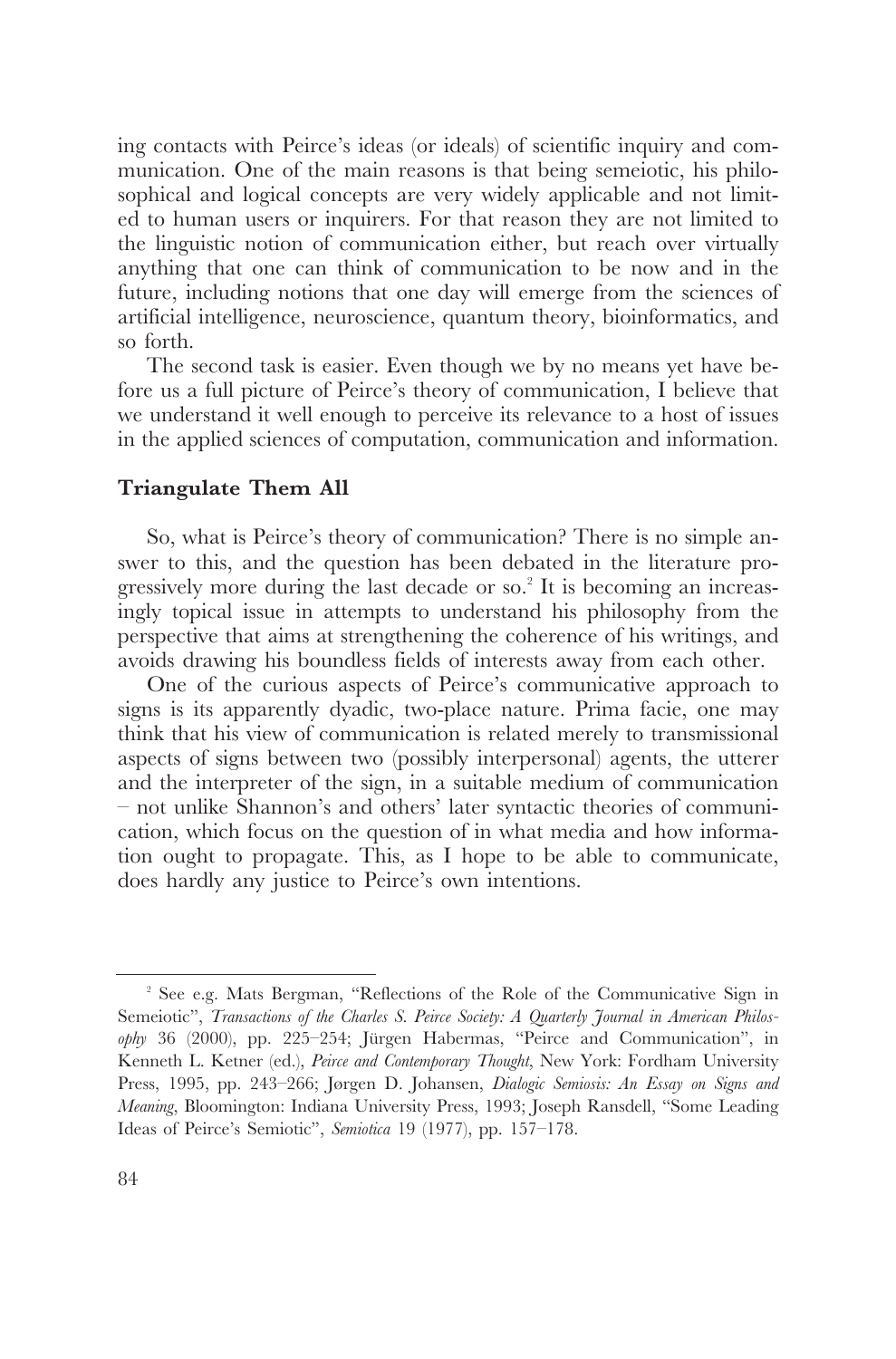Second, Peirce's theory of communication is primarily a logical theory. This is the reason why some researchers, among them Richard J. Parmentier, have dismissed it as unsuitable for inquiries involving social and cultural aspects.<sup>3</sup> In response to this, it can be noted that the concepts of what is social and what is cultural can be stretched and given Peircean twists; for instance, a broad understanding of socialisability transpires in the currently popular multi-agent systems research in computation.<sup>4</sup> Whether that is justified, I do not seek to address here. Likewise, the 20th-century concept of logic, pulled apart from its semiotic roots, is exceptionally limited and certainly not representative of Peirce's overall aims. In fact, according to Peirce "logic is rooted in the social principle" (2.654 [1893]). (Cf. the somewhat contrapositive declaration in another place, "the social principle is rooted intrinsically in logic", 5.354 [1893].) It is vital in deciphering these sentiments to recognize that for Peirce, logic takes in also all kinds of considerations of what one's rational action would be in situations that call for moral judgements. This is connected with the fact that for Peirce, logic is a normative science, *viz*. the notion of truth in logic has a normative component in it.

As is well known, Peirce laid practically all his divisions out in the triadic, three-place format. The reasons for this were many. Most notably, there was a mathematical reason: given Peirce's assumptions concerning mathematical relations (he was one of the founders of the algebraic logic of relations), no three-place relation can be constructed out of just one and two-place ones. Because of this, it seems that his overall method of communicating signs is in some way in discrepancy or disagreement with the triadicity of the other parts of his theory of signs.

So, the question is: how does the notion of communication between two agents fit into this triadic picture? The answer is in fact found in Peirce's unpublished MS 318 [1907].<sup>5</sup> In that manuscript, Peirce explains his sign-theory from the communicational perspective. First of all,

<sup>3</sup> Richard J. Parmentier, *Signs in Society: Studies in Semiotic Anthropology*, Bloomington: Indiana University Press, 1994.<br>
<sup>4</sup> In my forthcoming paper "Games and Multi-Agent Systems: Limitations, Prospects

and Foundational Perspectives" I argue that one rarely noted virtue of multi-agent systems is that they provide much more precise sociological analyses of social codes and practices than the semi-formal notions of "a game" or "games people play" in social inquiries.

<sup>&</sup>lt;sup>5</sup> MS references are to Charles S. Peirce, Manuscripts in the Houghton Library of Harvard University, as identified by Richard Robin, *Annotated Catalogue of the Papers of Charles S. Peirce* (Amherst: University of Massachusettes Press, 1967), and in "The Peirce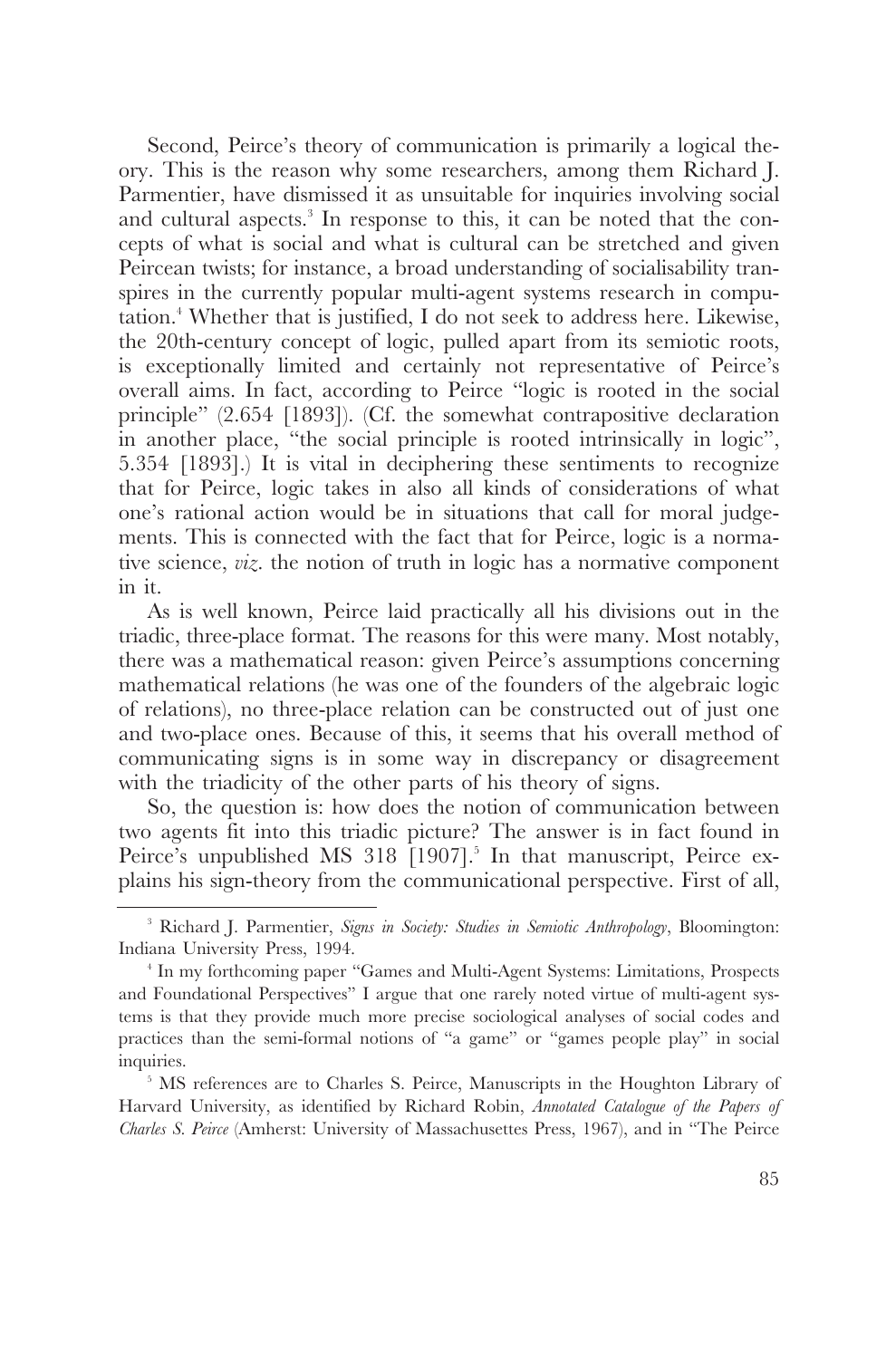there are signs that have no utterers. These are the signs found in nature. Then there are signs that have no interpreters, such as encrypted messages, or the golden plate on the side of Pioneer 11 at the moment of uttering this sentence. The utterers and the interpreters associated with these kinds of signs will receive the prefix "quasi", and they can be thought of as positions, phases of the thinking mind, or semiotic roles in the process of semiosis. In other words, they are theoretical entities devoid of actual minds connected with brains. (Cf. the concept of "natural intelligence" in automated reasoning research.) In the special case of signs being linguistic, that is, symbolic natural language assertions, the utterers and interpreters are characteristically human beings. In that interpersonal situation the utterer and the interpreter are to a degree distinct from those of the object and the interpretant.

But what are we to say about the residual cases? According to Peirce, the object-interpretant axis represents a continuum that is not meant to demarcate objects and interpretants in any non-fuzzy, clear-cut manner. Intertwined with the fact that some utterers can according to him be assimilated or equated with objects, and some interpreters can likewise be assimilated with interpretants, we get two dynamic scales within the triadic division of signs, one representing the object–interpretant continuum and the other representing the utterer–interpreter continuum. Depending on the nature of signs, these two scales may coincide, as is the case for instance with non-linguistic signs that have utterers and interpreters.

The general picture that emerges is schematised in Figure 1. There are two main trichotomies, the sign–object–interpretant one and the sign–utterer–interpreter one. By moving along the base of the latter triangle towards interpretants and the interpreter, the utterer's state of information increases. Conversely, by moving from the interpreter towards the object and the utterer the state of the information of the interpreter increases. The dashed arrows show the increase and decrease of the states of information of the utterers and the interpreters. The overlapping area is the common ground, where the communicational interpretants are determined. The angle  $\alpha$  measures the degree in which the objects and their utterers converge, and the angle  $\beta$  measures the degree

Papers: A Supplementary Catalogue", *Transactions of the C. S. Peirce Society* 7 (1971), pp. 37–57, by manuscript and, where applicable, page number. See also Charles S. Peirce, "Pragmatism", *The Essential Peirce* 2, Peirce Edition Project, Bloomington: Indiana University Press, 1993, pp. 398–433, a critical transcription of this complex and multilayered manuscript.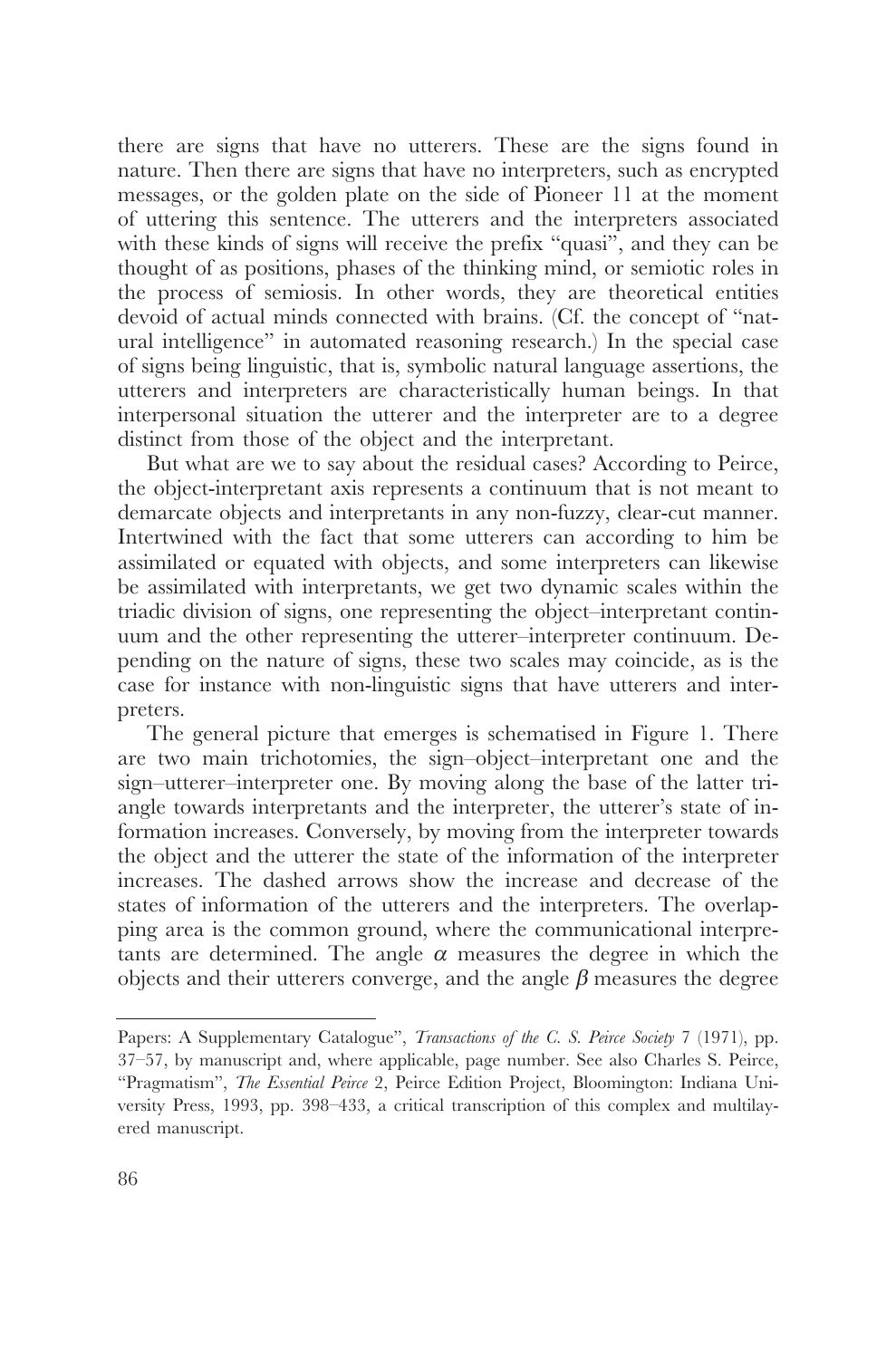in which the interpretants and their interpreters converge. They thus measure the degree of interpersonality in communicational sign-theoretic situations. From this figure it can be also concluded that it is the breadth of the base of the sign–object–interpretant triangle that measures the distance between objects and their interpretants.



*Figure 1 Triadic system of communication in Peirce's sign theory*

The affinity of the utterer with its object is called by Peirce "the essential ingredient of the utterer" (MS 318: 21). It is found in the utterer's job to delineate the class of the universe of discourse understood to be at issue in the dialogue, thereupon choosing the object or its instance from the domain as intended by the utterance and as understood to be predicable by the (uninterpreted) predicate term (termed by Peirce the *rhema*) of the proposition in question. I will not delve into the issue of how such choices are made; I can outrun comprehensive explanation by noting that when the act of uttering and the object intended by the utterance are in fact one and the same thing, there is no factual decision to be made. When they are not, the notions such as the purpose and strategic considerations of the utterer and the interpreter will be of prime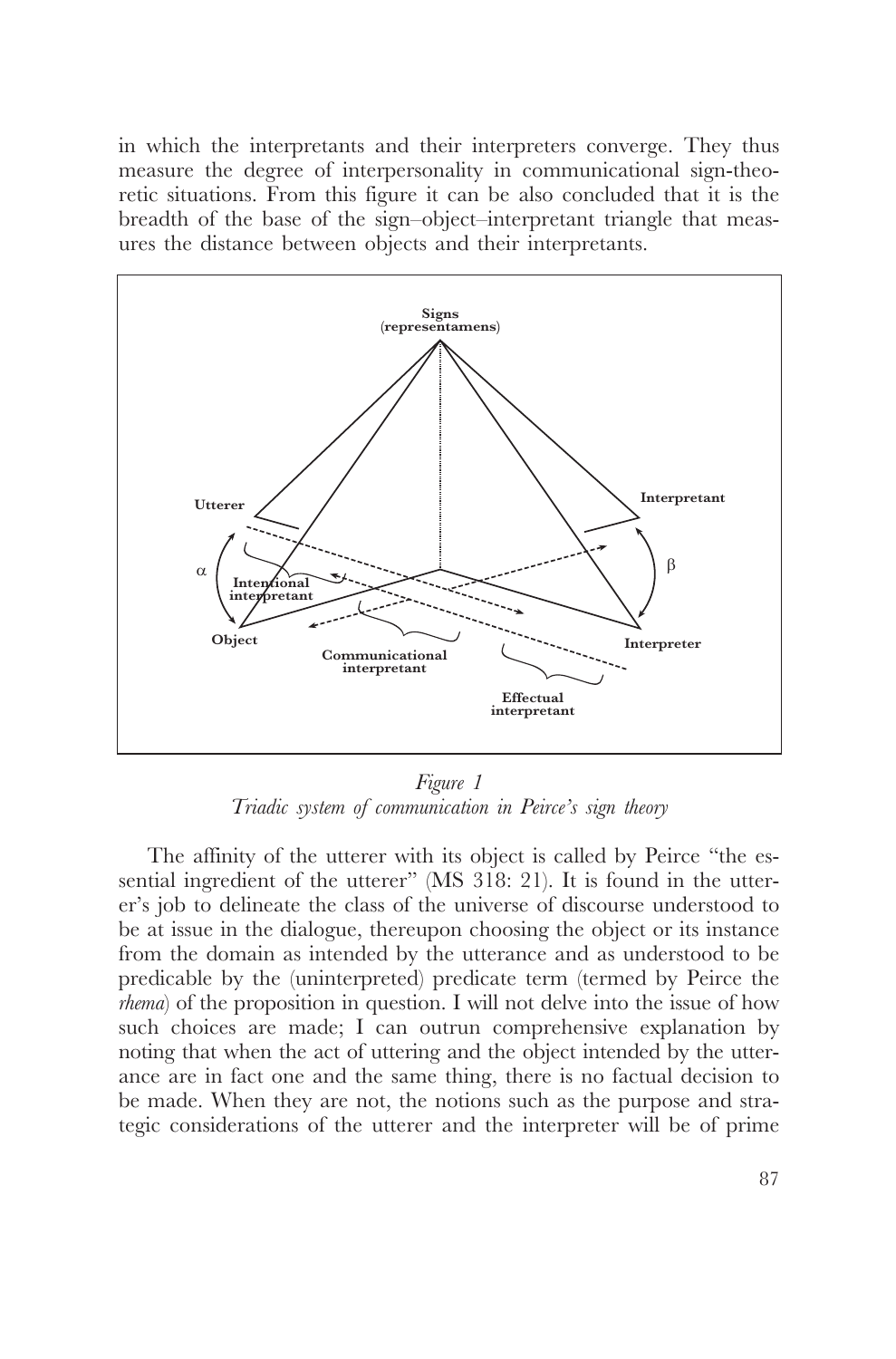importance. These are in turn related to Peirce's notion of a habit and its cultivation in possibly infinitely repeated runs of semiotic plays.

An open question that has not been noted before is whether Peirce intended this interpretation to supply an *objectual interpretation* of the logical quantifiers  $\Sigma$  and  $\Pi$  in the sense of choosing objects from the domain, and intending the names of these objects to function as values of the rhemas and the quantifiers (the complex rules of such choices plus applications of them to quantification were termed by Peirce *selectives*). Or, did he espouse the *substitutional interpretation*, namely one where the participants of the dialogue would be picking out names that are instances of some given substitution-class of non-logical constants?<sup>6</sup> Peirce's typical choice of the term was that of choosing "instances" as proper values for logical constants, but in the end he left unspecified what he actually meant by them. To what extent are we justified to take them as corresponding to model-theoretical entities?<sup>7</sup>

Quite another aspect of Peirce's theory of communication is that if the interpretant is what Peirce termed the *ultimate logical interpretant*, then, because it represents a state of perfect knowledge, the ontological and epistemological distinctions make no difference in scientific inquiry. The object merges with its interpretant, disintegrating the triangle into a dyadic relation between the sign and this ultimate logical interpretant. The maximal state of information leaves no latitude of interpretation because there no longer is any difference between objects and interpretants.

There are a number of other notions of interpretants in Peirce's system which I will not go on to review here but which all make negligible distinctions between the interpretant and the object.

It may also be thought that because Peirce was keen to repudiate all psychological influences from the province of logic and semeiotics, he might have wished to altogether eliminate the concept of utterers and interpreters from the dominion of sign action. This may be suggested by his frequent tendency to assimilate, on the one hand, the utterers and objects, and on the other, the interpreters and the interpretants. Upon a closer inspection, this assimilation does not mean reduction. Rather, the concepts of the utterers and the interpreters are, as Peirce puts it, "welded" in one sign (4.551 [1906]), but they move along the distinct

<sup>&</sup>lt;sup>6</sup> This is the interpretation that was so named mainly after Saul Kripke, "Is There a Problem about Substitutional Quantification?", in G. Evans and J. McDowell (eds.), *Truth and Meaning*, Oxford: Clarendon Press, 1976, pp. 325–419.

<sup>7</sup> Some passages suggest that Peirce came close to the "discourse referent" idea of the discourse representation theory of Hans Kamp and others.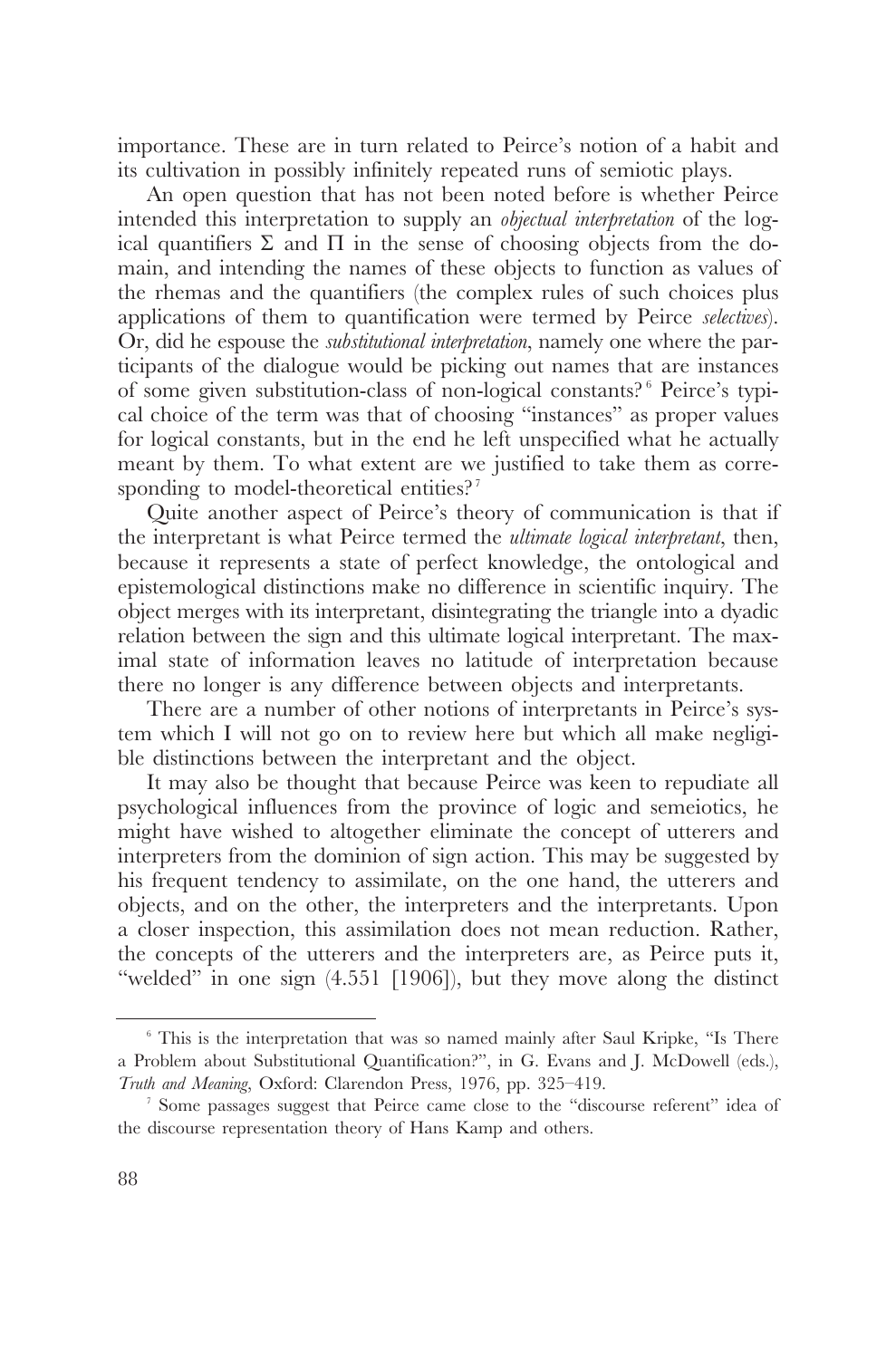scale from that of the objects and the interpretants, because the bases of the triangles may have independently variable breadth.

Since every thought is a sign, no thought can evolve unless conceived as dialogic, either between multiple, interpersonal parties or as a quasidialogue within one mind. This quasi-dialogical perspective presents us with a useful method of assigning semantic values to logical propositions, whereas the former person-to-person dialogue is practical for various pragmatic linguistic theories of communication and discourse.<sup>8</sup>

However, it is worth pointing out that Peirce's opinion was that there is little difference between multi-party interaction in, say, a social setting, and the intrapersonal reasoning and action in logic, because "a person is not absolutely an individual"  $(5.421 \; [1905])$ .<sup>9</sup>

There are further important issues. As remarked, Peirce's theory of communication comes extraordinarily close to the dialogical and gametheoretic interpretations of logic. These interpretations can be viewed as formal (logical) and strategic regimentations of relevant parts of Peircean semiosis. Although invented quite independently,<sup>10</sup> they follow suit and endorse elements of communal or social approaches to meaning.<sup>11</sup> Their idea is to check the truth-values of propositions of a logical language. For the most part, they lurk behind Peirce's diagrammatic and iconic systems of existential graphs, and point towards ways of extending these

<sup>&</sup>lt;sup>8</sup> The fully strategic versions of such dialogues give rise to, among other things, the game-theoretic semantics of Hintikka (Jaakko Hintikka, *Logic, Language-Games and Information*, Oxford: Oxford University Press, 1973), optimality-based theories for phonological, syntactic, semantic and pragmatic inquiries in linguistics (Paul Dekker and Robert van Rooy, "Bi-directional Optimality Theory: An Application of Game Theory", *Journal of Semantics* 17 [2000], pp. 217–242), and various conversational and dialogue games for actual language users (Lauri Carlson, *Dialogue Games: An Approach to Discourse Analysis*, Dordrecht: D. Reidel, 1983). These theories provide major frameworks from which expressions – not only logical ones but also those coming from the domain of natural language semantics/pragmatics interface – derive their meaning.

<sup>9</sup> The multi-agent nature of communities has multiple contact points with Peirce's theological, cosmological, evolutionary and agapistic metaphysics. That he was caught between the two fires of exact sciences and religious thought was one of the reasons of why his time frittered away, hindering him of presenting his logical systems in a sustained, unitary form.

<sup>&</sup>lt;sup>10</sup> Risto Hilpinen, "On C. S. Peirce's Theory of the Proposition: Peirce as a Precursor of Game-Theoretical Semantics", *The Monist* 65 (1982), pp. 182–188.

<sup>&</sup>lt;sup>11</sup> Ahti-Veikko Pietarinen, "Some Useful Social Metaphors in Logic", in *Proceedings of the Second International Workshop on Computational Models of Scientific Reasoning and Applications*, CSREA Press, 2002.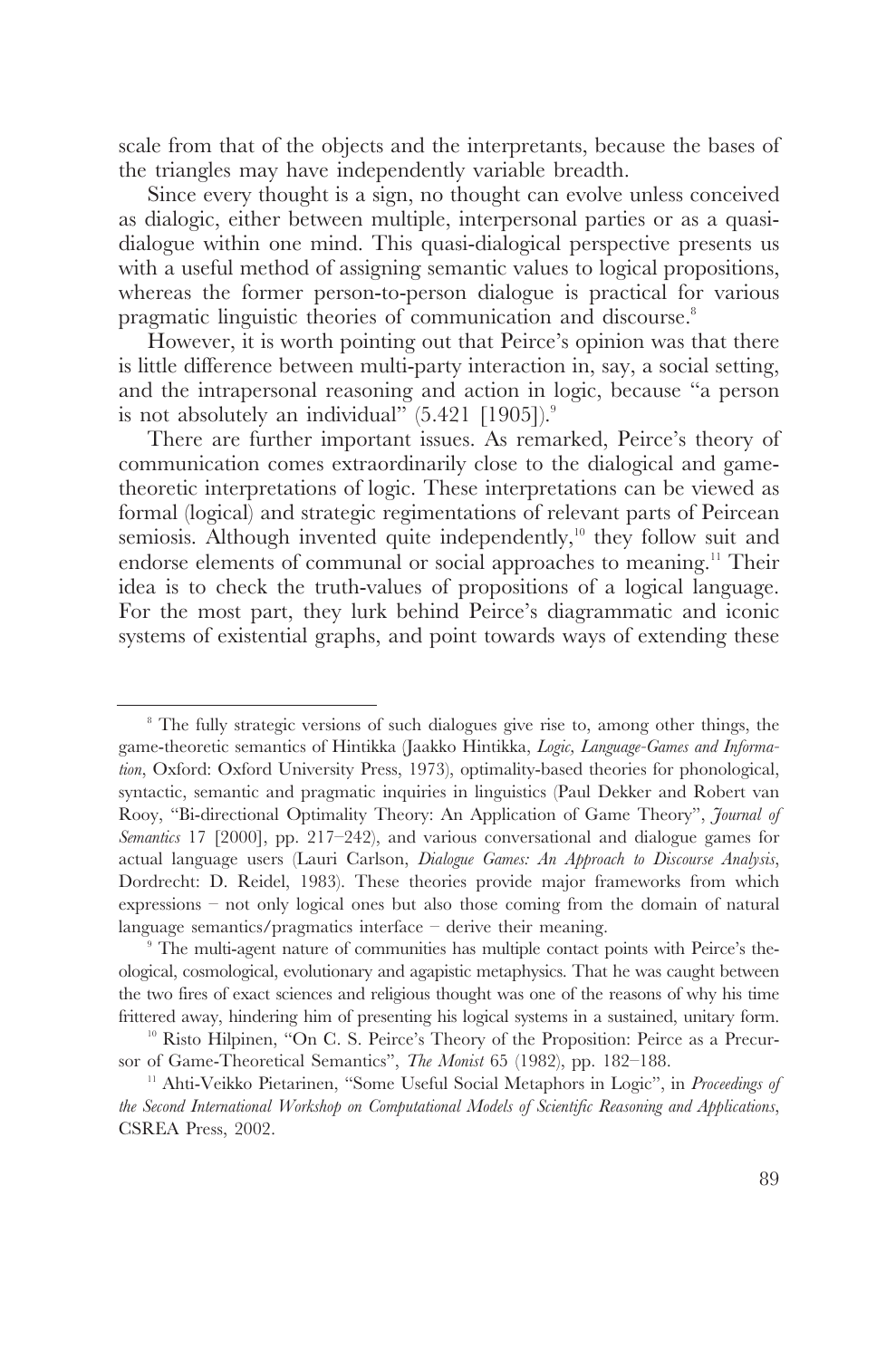systems.<sup>12</sup> The difference between dialogical and game-theoretic semantics is that dialogues address proof-theoretical validity, whereas games are semantic in the sense of establishing when the propositions are true in a model and when they are false in a model. These theories distinguish players' roles in terms of the polarity of the logical constant encountered in the formula, including logical connectives, and switch the roles when negation is encountered. They are both strategic in that the notion of a winning strategy represents the concrete concept that agrees with the notions of validity (dialogues) and truth (semantic games) of propositions. Peirce had most of these features incorporated into his system of logic, although he did not come to endorse any unequivocal gametheoretic terminology.

However, Peirce's communication theory is somewhat richer still. Its all-important concepts of the *common ground* and the *universe of discourse* (not limited to what we recognise as logical and model-theoretical domains) make it applicable beyond proof theories and ordinary semantics, placing pragmatic and discourse-related phenomena in linguistics under logical and semiotic scrutiny. Because of this, one may see the origins of speech-acts and theories of relevance in it, too.

The notion of the common ground is exceptionally important. It is the very core for the success of the communicational view of semiotic dialogues. It refers to what is common and shared between the dialogue participants, determined in their common mind as the common communicational interpretant (*cominterpretant*), which gets them to understand each other's utterances. This common mind was once given a special name of the *commens*. 13

<sup>12</sup> Ahti-Veikko Pietarinen, "Diagrammatic Logic and Game-Playing", in Grant Malcolm (ed.), *Multidisciplinary Studies of Visual Representations and Interpretations*, Elsevier Science, to appear.

<sup>13</sup> See Peirce's remark on pp. 196–197 in C.S. Hardwick (ed. with J. Cook), *Semiotics and Significs. The Correspondence Between Charles S. Peirce and Victoria Lady Welby*, Bloomington: Indiana University Press, 1977, explaining the *commens* as "that mind into which the minds of utterer and interpreter have to be fused in order that any communication should take place". This is the mind that determines a dynamic object of cominterpretant in a meaningful communication. They are not objects located outside the minds, yet are capable of representing a shared element of communication. Their determination, the *commens*, is also an ancestor of that which in many recent pragmatic theories of language is referred to as the common ground of interlocutors. The significance of the *commens* in the theory of signs is shown by Peirce's omitted remark that it consists of all that is understood between the communicative parties "when the sign in question is just about to be made" (MS L 463: 29 [1906], not preserved in the normalised transcrip-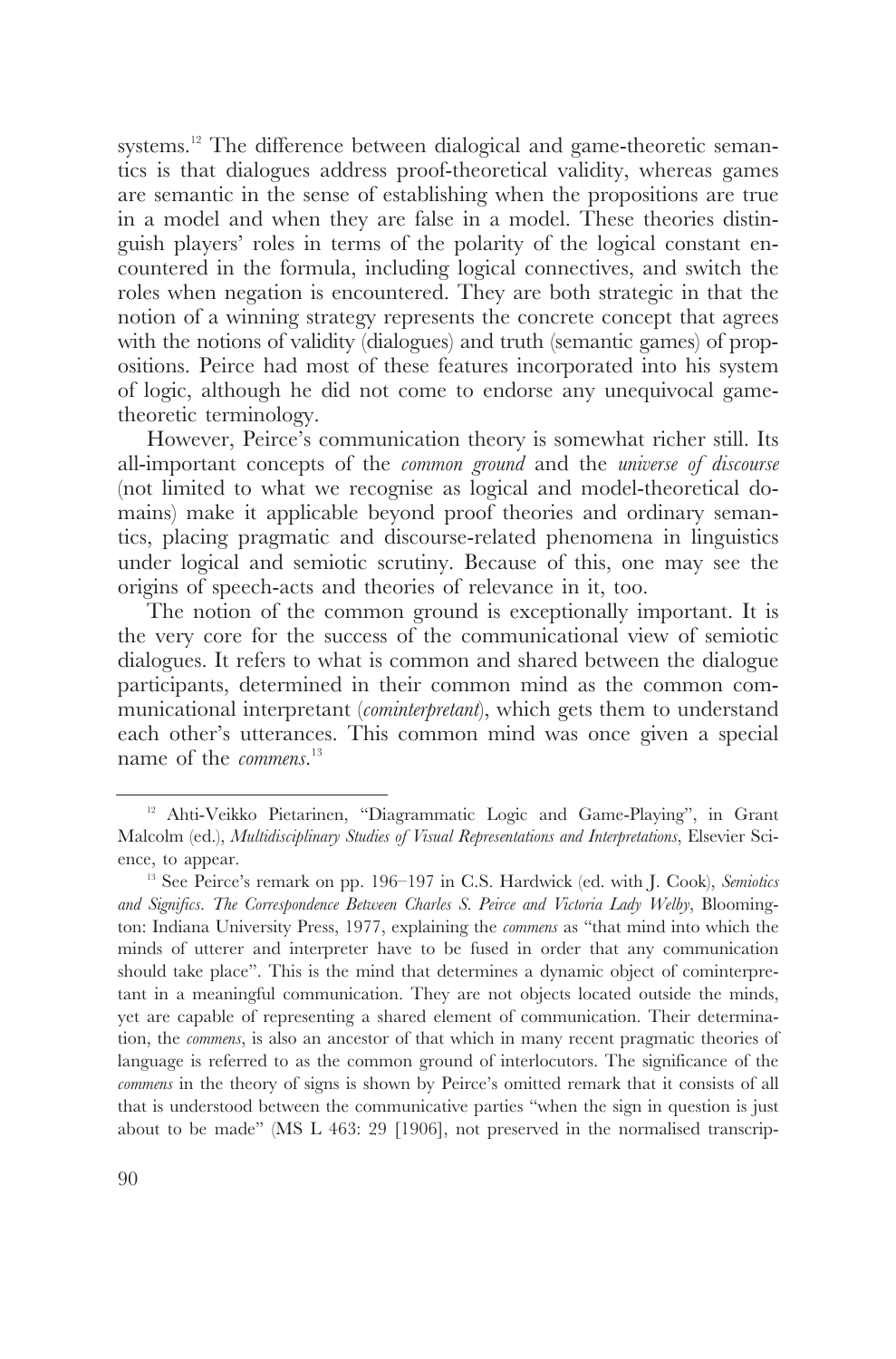The overall idea that is emerging but was never explained in full by Peirce is not unlike what ensues from Donald Davidson's triangulation scheme.<sup>14</sup> It permits one to conclude that whereas individually and communally the speakers and hearers of language may be in error and ignorance, in larger respects, for any communication to be successful, the beliefs of others are not to be taken to be radically different from our own. Having a belief must be understood so that the belief is true, even if it may turn out to be false. Peirce's warrant for a similar outcome was the inevitability of collateral observation and mutual experience plus the maxim of *summum bonum* that the communities of inquirers share in communication. The main idea is thus also congenial to Davidson's principle of charity in interpretation.

Secondly, also the concept of the universes of discourse is central in Peirce's theory of communication. In dialogues, they are not just domains in a logician's sense, but presuppositions shared in the conversation and established by the same principles as the existence of mutually gained common ground.

## **Applications and Complications**

Let us then look at what use some of these Peirce's ideas can be put into.

#### *A Night at the Interopera*

Interoperability is a show-off boasted in all corners of computing. Dictionaries tend to define it as "compatible software or hardware". But it does not present just a technical challenge of some coding or manufacturing problem. Towards the other end, it has in fact been described as "the ongoing process of ensuring that the systems, procedures and culture of an organisation are managed in such a way as to maximise opportunities for exchange and re-use of information, whether internally or externally".<sup>15</sup>

This pragmatic definition places central concern on what goes on in the communities of engineers, researchers, managers, and other users of

tion). This phrase Peirce rejected and amended to the more cautious "in order that the sign in question should fulfill its function". 14 Donald Davidson, *Subjective, Intersubjective, Objective*, Oxford: Clarendon Press, 2001.

<sup>15</sup> Paul Miller, "Interoperability. What Is It and Why Should I Want It?", *Ariadne* 24 (2001), http://www.ariadne.ac.uk/issue24/interoperability/intro.html.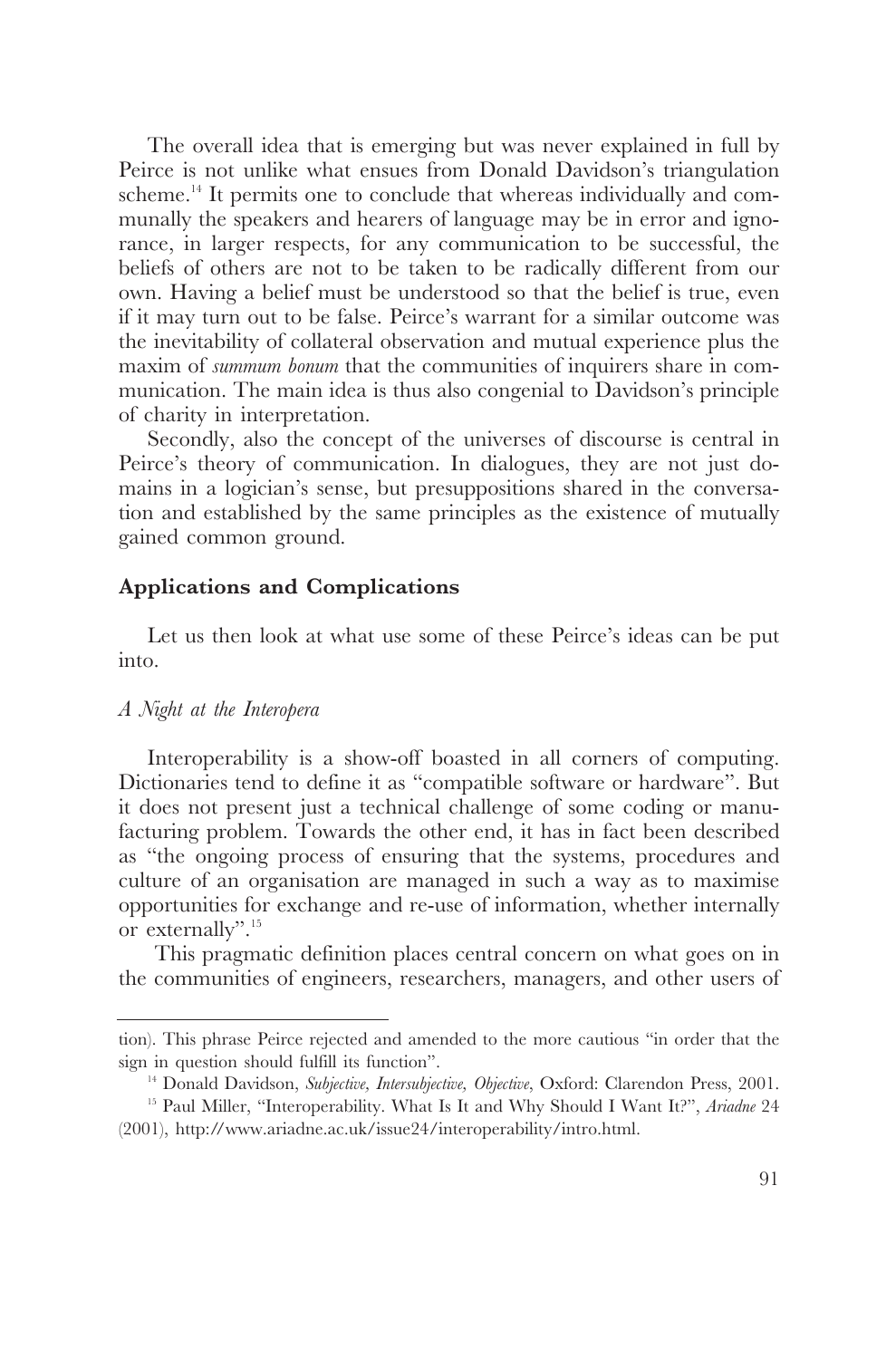knowledge. It is also a utilitarian definition, where one is to maximise something (here: chances to exchange information). Intentions to do this clearly depend on the scope of common interest to have interoperative systems and products in the first place. Indeed, humans can be stunningly interoperable...

Besides computation, interoperability involves linguistic, social/communal, legal and normative aspects, and so it is a good example of Peircean inquiry as an indefinitely extendible and inexhaustible activity. Its goal is to create communicational interpretants in a variety of cases, across the boundaries of what is artificial and what is human, whatever entities the subjects engaged in communication are taken to be.<sup>16</sup>

#### *Weave This: Semantic and Pragmatic Webs*

The goal of the next-generation web technology is to define meaning into web documents. The increasingly popular albeit not yet very widely implemented approach known as a semantic web uses mark-up methods that instead of plain keywords, define the class and subclass hierarchies and the relations between the concepts that appear on the page.<sup>17</sup> This metadata information provides the "semantics" or "meaning" of the document. According to this project, it is hoped that the increased production of metadata and ontology languages will create the network of documents whose content could be automatically processed in a much more elastic and adaptable manner than in the standard syntax-driven string-matching search methods.

One may think that this approach has really nothing to do with semantics. However, it in fact is a practical present-day version of the Peircean notion of semantics, because it provides meaning of the data or a code by translation. This is because for Peirce, semantics is in fact a theory of translation, a rendition of a given symbolic statement into some other statement, diction, or paraphrase, or into some other language, or perhaps a hyperlink or a dictionary-like definition of it.

However, this understanding of semantics lacks the semiotic components of the utterers and the interpreters of the data. And so one still needs to understand how the metadata, such as one provided by the

<sup>&</sup>lt;sup>16</sup> Shared ontologies are good examples of cominterpretants in artificial systems.

<sup>&</sup>lt;sup>17</sup> See e.g. Tim Berners-Lee, *Weaving the Web*, London: Orion Business Books, 1999; D. Fensel and M. A. Musen, "The Semantic Web: A Brain for the Mankind", *IEEE Intelligent Systems*, March/April 2001, pp. 24–25; The Semantic Web Agreement Group, "What is the Semantic Web?", 2001, http://swag.webns.net/whatIsSW.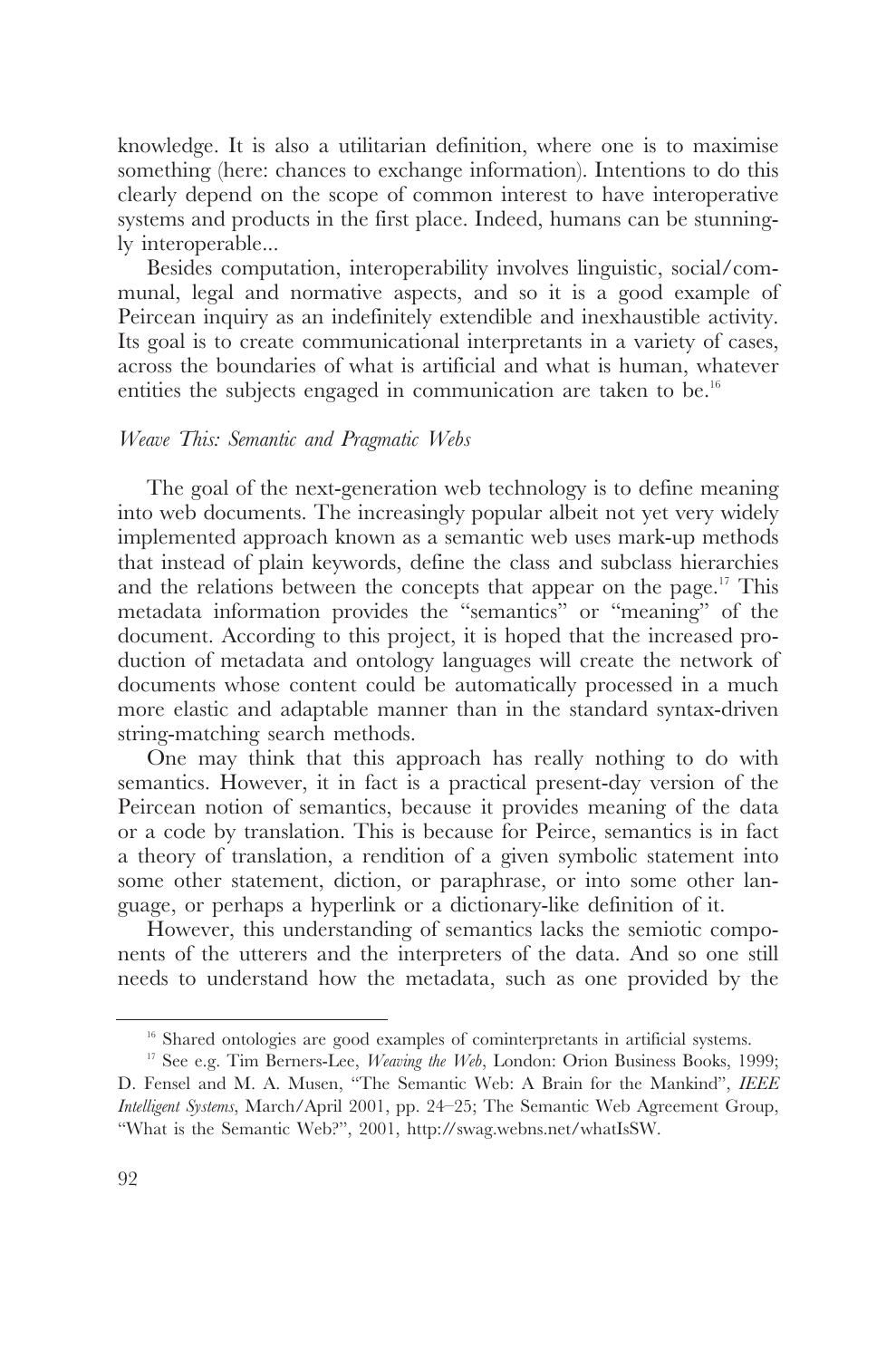newly devised schema of the Resource Description Framework (RDF), will be connected to the interpreters and objects of data. This connection defines the pragmatic meaning of data. However, as such it does not seem to hover at the back of the vision of a pragmatic web.<sup>18</sup> The perspective to the pragmatic web is rather in bringing the community of inquirers, most notably web users, to bear on the issues of the purpose of information. While such intentions and contexts of users surely play a significant role in pragmatic accounts of meaning, and while these researchers are certainly right in criticising the semantic web approach in its limitation to the metadata idea ignoring the communities of human users and engineers, this approach sidesteps the perhaps more profitable possibility of incorporating truly semiotic pragmatics into the automatised and computational level of the web. It correctly notes the insufficiency of the vision of the semantic web that does not think that all human users, not just knowledge engineers in this self-critical approach are indispensable. It asserts that new meanings or concepts do not simply emerge by adding more and more structural features onto the web pages and by linking them more and more efficiently. Even so, there is still a need for methodeutic, or semiotic pragmatics, that makes contact with the third main aspect of inquiry beyond grammar and logical semantics, but which would take place solely between computerised agents.

## *The Hydra of Lerna*

One only hopes that from ashes of the vast amount of research done on the multi-agent systemics precisely this pragmatic web challenge springs into life. The challenge involves an attempt of building agents, or pieces of advanced software, which are designed to play the different semiotic roles of the quasi-utterers and the quasi-interpreters. That is, they would play the different positions in the cycles of dialogical semiosis as prescribed by Peirce's theory. This is the way in which they are intended to contribute to the generation of new objects and the evolution of new meanings in the web.

Agent systems still lack the truly goal-directed specifications of processes. Only when that is accomplished, could they be seen to create habits and produce wherewithal for their revision and adaptation. This is a long way off. Autonomous and proactive agents need to build sec-

<sup>&</sup>lt;sup>18</sup> As announced e.g. by Aldo de Moor, Mary Keeler and Gary Richmond, "Towards a Pragmatic Web", in U. Priss, D. Corbett and G. Angelova (eds.), *Conceptual Structures: Integration and Interfaces*, Lecture Notes in Computer Science, no. 2393, Springer, 2002, pp. 235–249.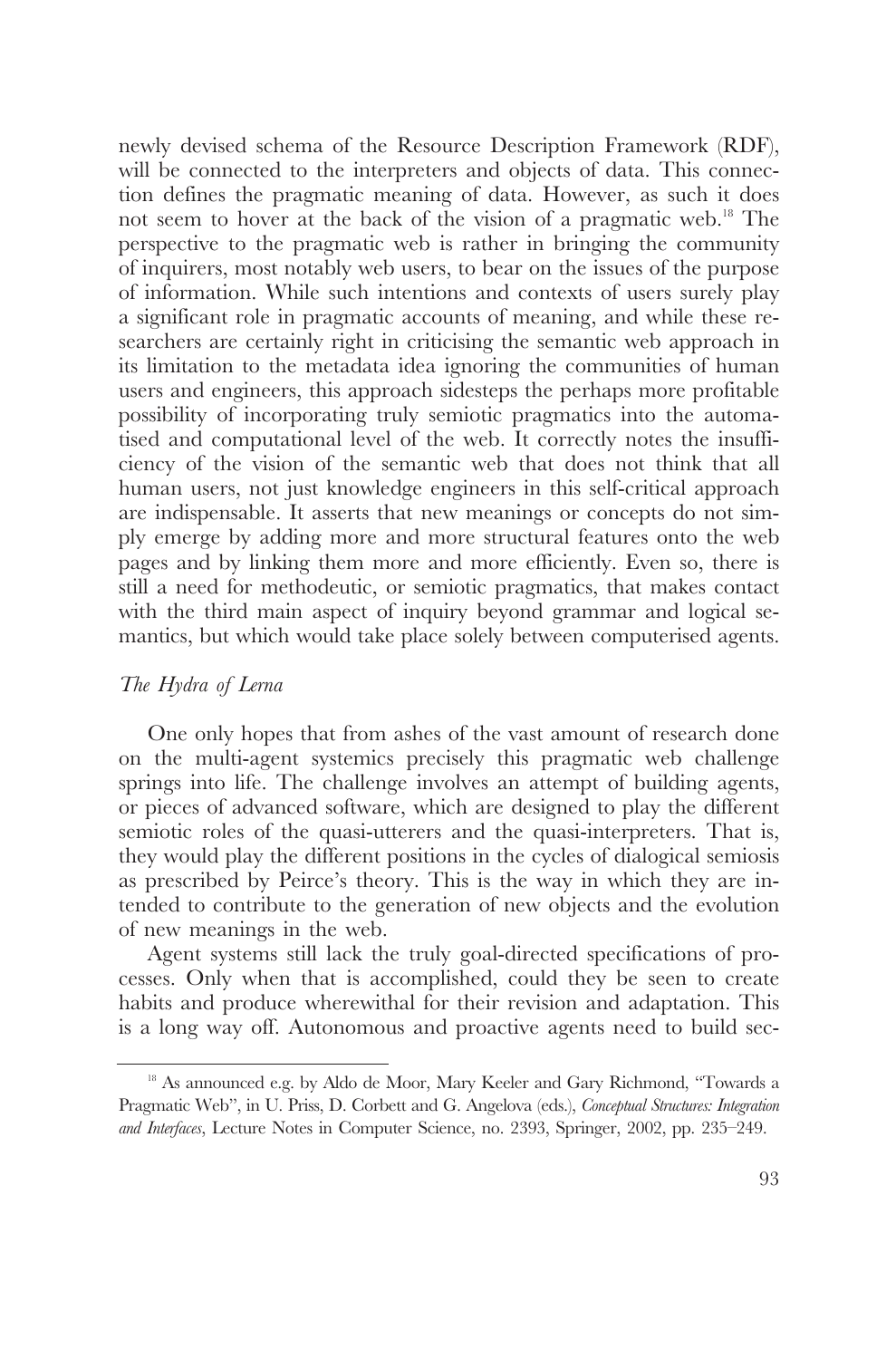ond-order evaluations of their own strategies, noting when a "habitchange" occurs, namely when *logical interpretants* are produced in the quasi-minds of agents as the end products of the process of semiosis that terminates or is about to terminate. They need to learn whenever they "feel" pain; whenever something meaningful happens to one of the individual agents. But to know when that is to happen depends on a correct evaluation of those habits that already are in agents' possession.

## *Questioning the Web*

Elements of such goal-directed agent systems are emerging with the vision of a knowledge web. According to this vision, one tries to overcome these shortcomings and supersede both the semantic and the pragmatic web enterprises by taking agents as constructors building a huge question-answering system on the web data, and responding queries on an information-need basis. This is certainly a long way off, because one needs to accomplish two things: one needs to (i) have a comprehensive logic of questions and answers, and to (ii) define a workable possibleworlds structure of the web. Neither has been accomplished as yet.

As to the first item, the quest for a logical relation between questions and answers stands upon the edge of the theories of presuppositions. (The task is also related to the extensions of Peirce's theory of abduction.) This is because requests for information can be viewed as epistemic statements. The query "Bring it about so that *S*" has a meaning in the non-imperative epistemic sentence "I know that *S*". As to the second item, the web nodes are to be viewed as knowledge providers, and via that emerging structure the epistemic statements can be translated to mean that "the user knows *S* in the information state *w* if and only if *S* holds in all the web nodes accessible from *w*".

The inquirers of the web information need to start off with mutually agreed initial states representing actual states. But as they are software agents querying other software agents, w codifies the knowledge in the position they have reached within a "model-checking" game on the web.

An alternative, and I believe a complementary way to the building of a knowledge web uses conceptual graphs.19 They are descendants of Peirce's existential (beta) graphs put in modern clothing. Their purpose

<sup>&</sup>lt;sup>19</sup> Guy W. Mineau, "A First Step toward the Knowledge Web: Interoperability Issues among Conceptual Graph Based Software Agents, Part I", in Uta Priss, Dan Corbett and Galia Angelova (eds.), *op. cit*., pp. 250–260.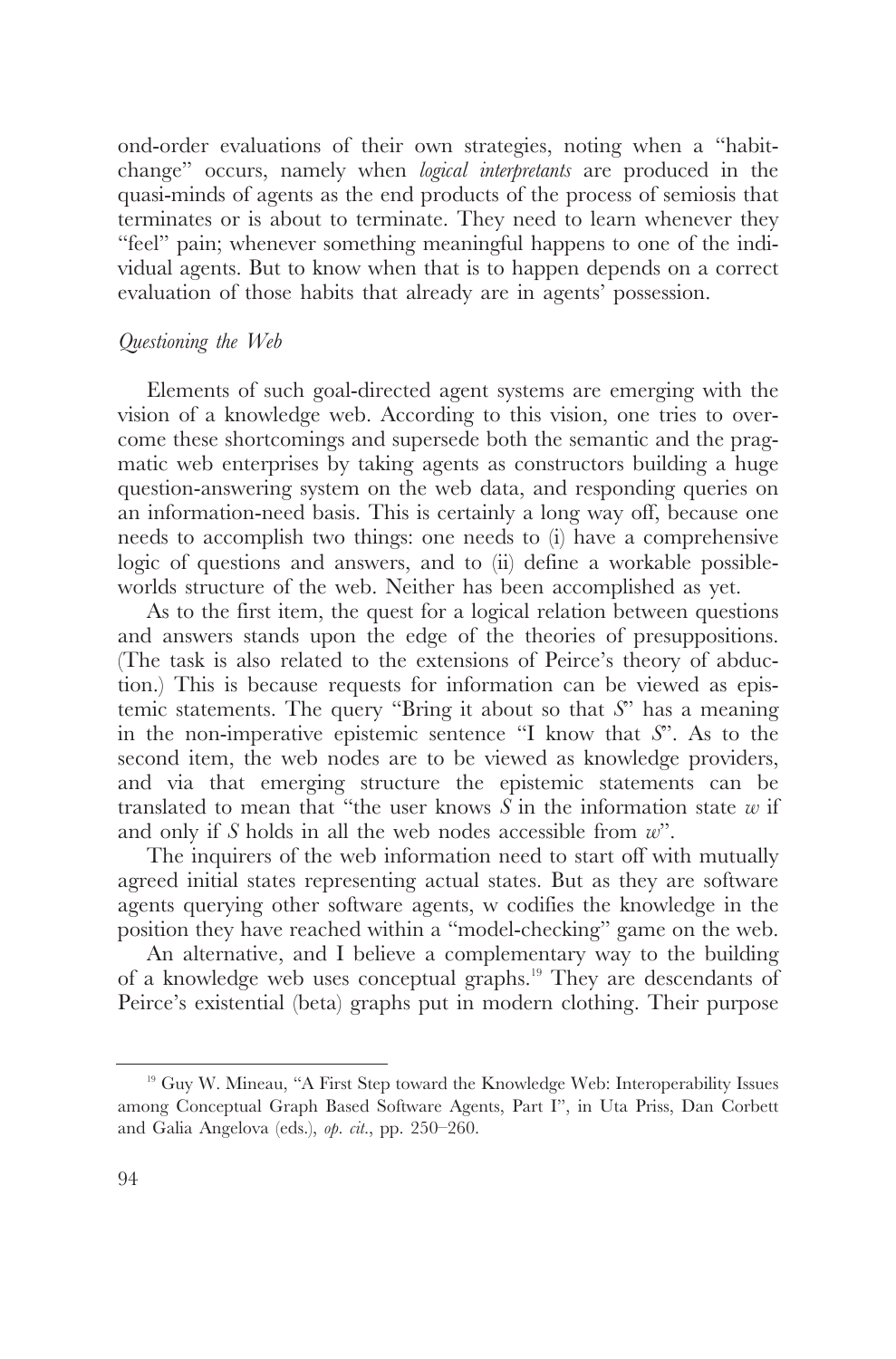in the domain of a knowledge web is to provide good representational formalisms to describe workings of software agents.

*Semantic + Pragmatic Webs = The Semiotic Web*

Both semantic and pragmatic web visions share the concern for the inadequacy of the current conceptual scheme of the web. The initiative of a semantic web aims at providing a "logical analysis" of the data, while the initiative of a pragmatic web adds the human perspective to it. Both approaches are somewhat unsatisfactory alone, but their merger, when conceived from the perspective of semiotic and logical outlook on inquiry, has attractive emergent features. The outcome is what could be called the *semiotic web*. It combines both the semantic web and the pragmatic web initiatives but surpasses them in being faithful to Peirce's pragmatic approach to inquiry. Unlike the proposed semantic and pragmatic webs, one can operationalize the semiotic web by effective multiagent systems, by a logic of questioning and answering, and by taking agents as roles in a dialogical semiotic inquiry of signs in the universe of the web. The upshot is that not only the weaknesses of both semantic and pragmatic web conceptions become addressed, but also it is seen that these two enterprises cannot and should not be separated from each other.

## **Pragmaticism in a Communicational Perspective**

In the light of previous remarks, the common ground of pragmatically inclined software agents is bound to be quite different from that of humans. It is clear that software agents do not have similar self-awareness properties, such as those telling what it is to be a member of the common genus of *homo*; it is also quite clear that knowledge of the language and knowledge of the universal aspects of grammar or specifications of a code is in the hands of the programmer. It is also clear that the world experience differs. But agents do not need to be taken as fundamentally different from humans in all their aspects. For instance, common knowledge of rationality and common knowledge in general, essential in the creation of cominterpretants, are notions quite efficiently definable at the logical level. To link languages to the world presupposes that there is a great deal of common experience shared by the utterers and interpreters of languages. In Peirce's system, it is typically the copula that ties predicate terms to the elements of the domains of discourse. In received systems of logic, the interpretation of a language is simply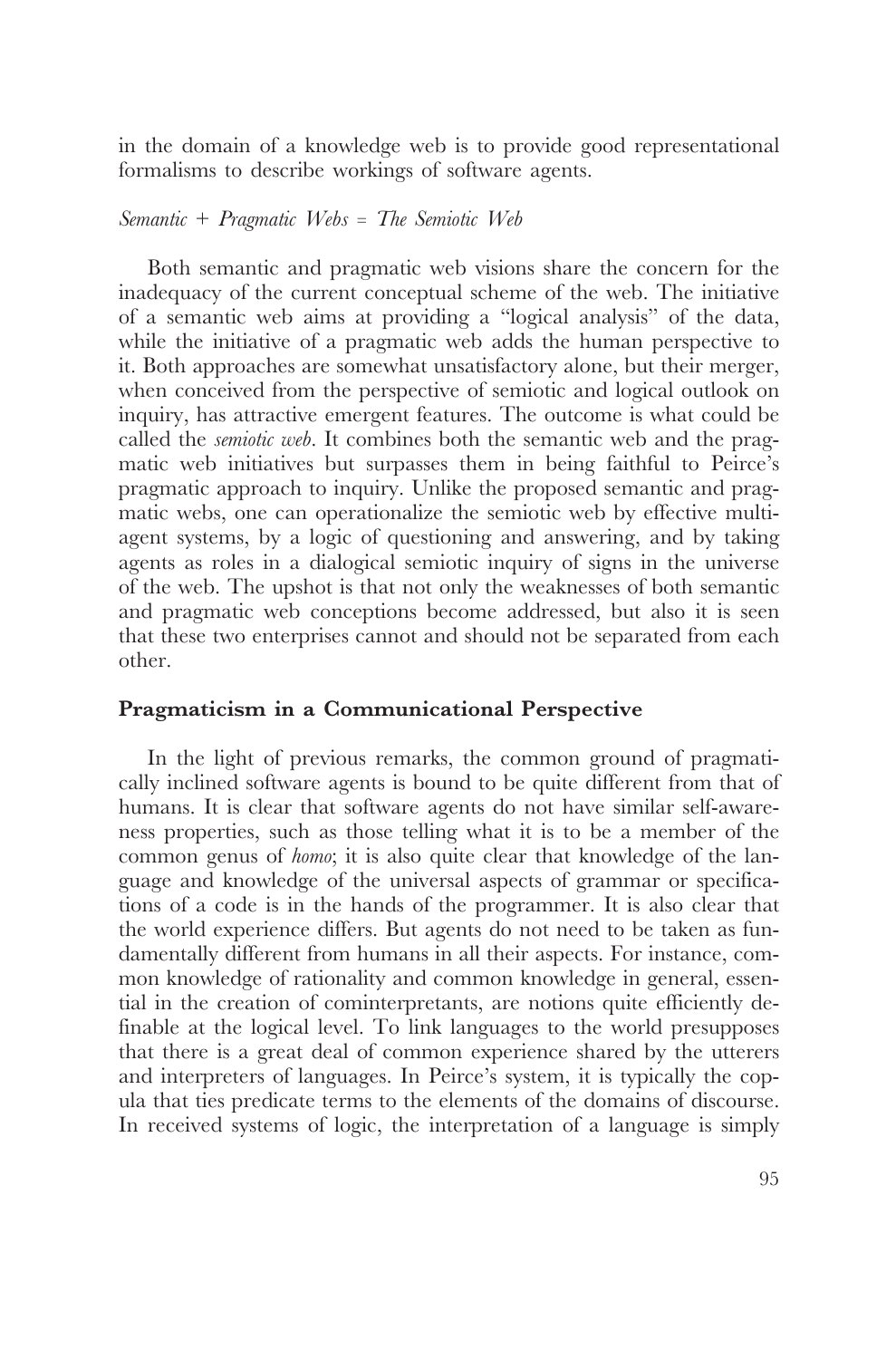given by the valuation function that assigns values to its non-logical constants (functions, predicates and symbols). This provides the boundary conditions upon which the semantic clauses are devised. However, in the semiotic perspective such a valuation is itself subservient to a revised dynamic and dialogical interpretation.

To summarise, the preceding discussion suggests that the two components of being pragmatic should be taken equally into account in semantic/pragmatic web enterprises:

First, there is the *contextual/situational/environmental dependency* of signs. There are logical ways of attacking this, as witnessed by the conceptual graph research based on the diagrammatization of propositions by Peirce's theory of existential graphs. Diagrammatic reasoning systems plus other heterogeneous representation formalisms are typically context-dependent by their very nature.

Second, there is the *utterer's meaning* as distinct from that of the literal meaning of the utterance. Recalling the divisions between different notions of interpretants, the utterer's meaning is to be found in the intentional interpretant, intended to be mediated in as meaning-preserving way as possible to the receiving effectual interpretant created in the mind of the interpreter. By contrast, the literal meaning is to be found in the immediate interpretant of the sign. The immediate interpretant is that which is created even if there is no interpreter.

These points relate to the Peircean concept of the universe of discourse, which can be conceived in two ways.

First, there is the *contextualisation task*, which is made easier by there being collateral observation and mutual experience shared by agents. This is the task of "model-building". It is quite explicitly described in the presuppositions of Peirce's diagrammatic and iconic theory of existential graphs as a collaboration between the Graphist and the Grapheus, namely between the agent who proposes modifications to the graphs and the agent who "creates the universe" and decides the truth of atomic expressions.20 There is no opponency or competition in this description.

Second, there is the sign-theoretical *communicative task*, where signs represent objects, their instances being chosen from the mutually observed domain of discourse by the dialogue participants. This is the task of "model-interpreting", which is described by Peirce in the constitutive

<sup>20</sup> Ahti-Veikko Pietarinen, "Diagrammatic Logic and Game-Playing", in Grant Malcolm (ed.), *Multidisciplinary Studies of Visual Representations and Interpretations*, Elsevier Science, to appear.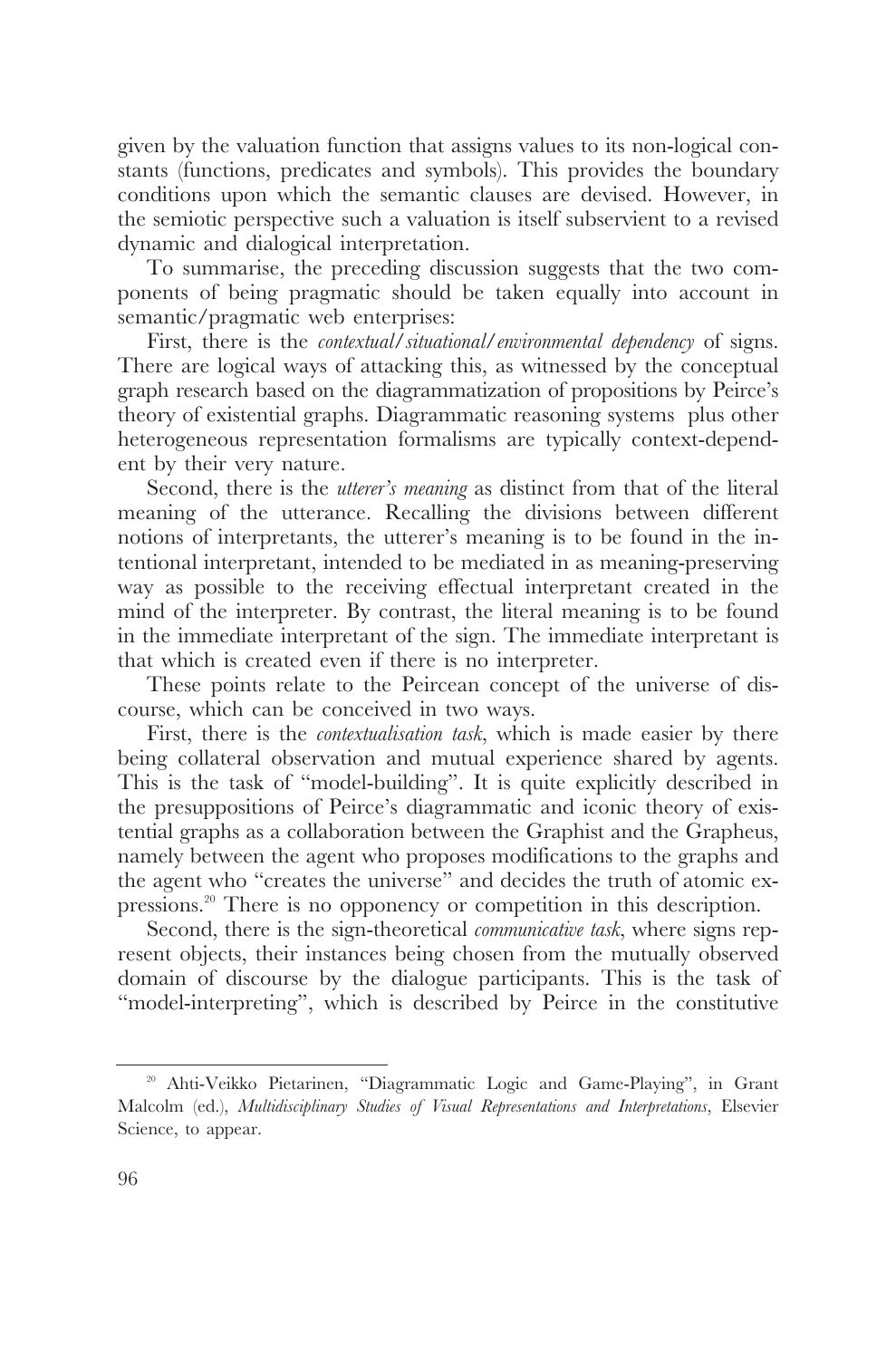rules of interpretation and considerations pertaining to the education of partakers' habits. The discourse participants will have opposing purposes.

In view of these, the following points are to be noted:

(i) The easier it has become to transmit data through computerised networks, the more difficult it has become to share data for mutual processing and understanding. This is not so much a shortcoming due to technological challenges than a failure to recognize Peirce's concept of a person not absolutely an individual. The multi-agent systems are the proxy forces set out to do what humans have failed to accomplish.

(ii) What is more important than the complex attempt of making incompatible vocabularies of databases and web documents to understand each other is to refurbish methodologies for the sharing of meaningful information. Already Peirce laid emphasis on the importance of methodeutics for the community of inquirers, in order to study "the methods that ought to be pursued in the investigation, in the exposition, and in the application of truth" (1.191 [1903]). This is central in communication, for "it is the doctrine of the general conditions of the reference of Symbols and other Signs to the Interpretants which they aim to determine" (2.93 [1902]). Ultimately, there is then a need for finding a "method of discovering methods" (2.108 [1902]) that would enable inquiries to manage the ever-increasing streams of computerised information.

## **Conclusions**

I have identified some of the main issues and problems involved in a general amalgamation of communicative and triadic viewpoints on signs, and assessed the contribution it makes to the emerging contour of a full Peircean notion of communication, as sculpted by the recent era of intercommunicating computational systems.

What are the implications for a new research agenda for philosophy? Peirce's philosophy represents a drastic departure from the Cartesian view of philosophy, the one-time programme of those who were trying to understand, on the one hand, the discourse of the distinction between mind and matter, and on the other, the discourse of the interaction between them. Peirce presents all interaction as triadic between signs, objects and interpretants. Of late, his philosophy has been reproduced as an open-systems philosophy where systems, be they artifacts or human beings, react upon environments in a non-programmed, habitual manner. For that reason, some may regard it a never-never-philosophy, a Peircean "would-be", hypostatically abstracted metaphilosophical *Erewhon*. My